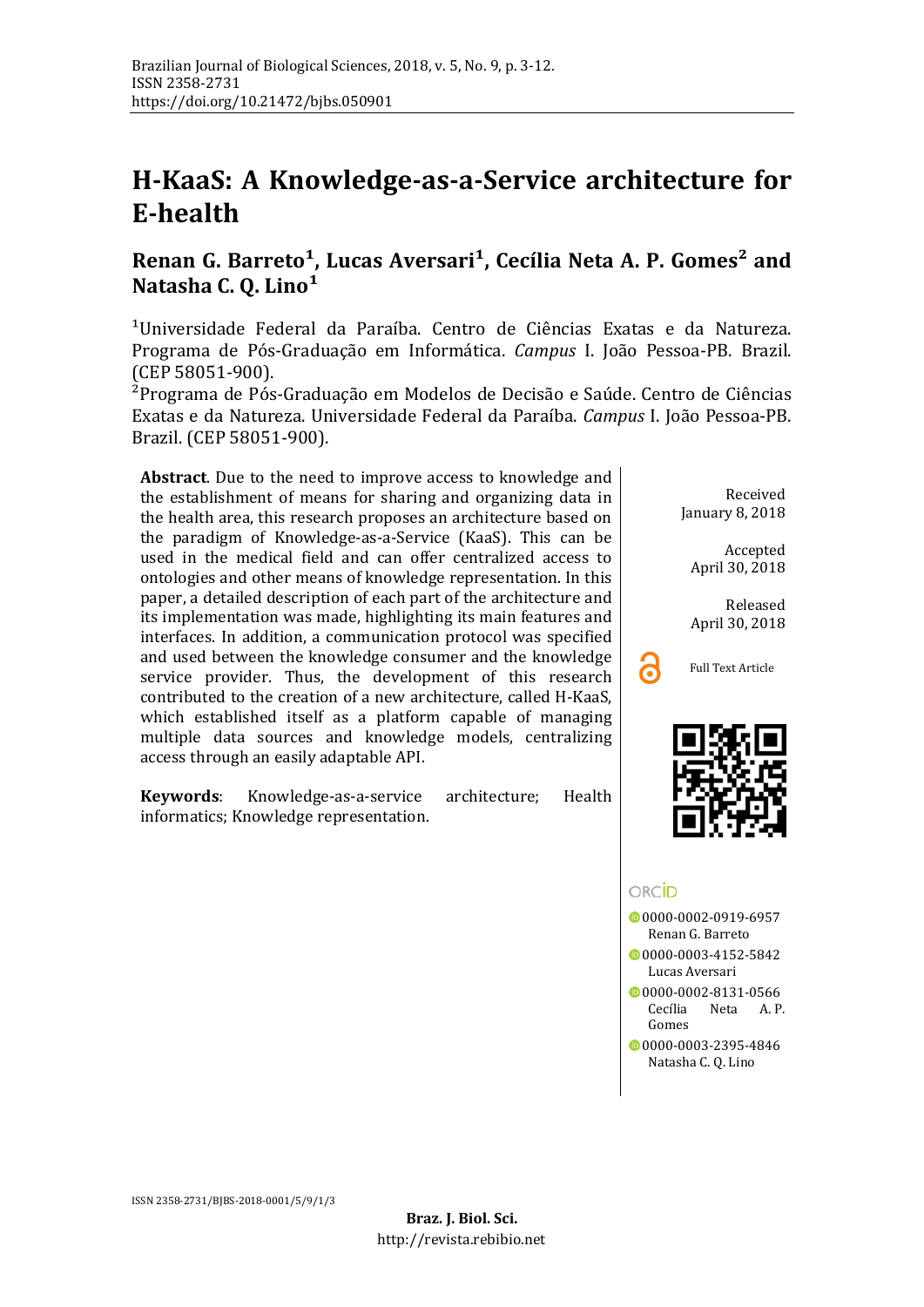#### **Introduction**

With the advance of processing power and speed of data collection on the internet, many organizations focus on the development of tools, modeling techniques and the creation of structures<br>dedicated to knowledge sharing. knowledge Knowledge representation, a subarea of Artificial Intelligence, aims to find ways to automatically represent, store and manipulate knowledge using reasoning algorithms (Brachman and Levesque, 2004).

For this reason, the amount of data collected in the health domain increases periodically, resulting in the emergence of diagnostic methods, chemical principles, and advances in molecular biology and genetics, among other medical advances (Wechsler et al., 2003).

Knowledge management and sharing is a promising area, but it is still<br>inefficient in the field of health inefficient in the field of health<br>(Sabbatini. 1998). The knowledge (Sabbatini, generated through the experiences of the professionals of the area is not usually passed on satisfactorily, thus retained in their own minds (Silva et al., 2005).

In this context, the Knowledgeas-a-Service (KaaS) paradigm aims to provide centralized knowledge that is normally extracted from various data sources and can be maintained by different organizations. In it, a organizations. In it, a knowledge server responds to requests made by one or more knowledge consumers (Xu and Zhang, 2005).

The aim of this work is to propose an architecture based on the paradigm of Knowledge-as-a-Service, in order to create a common knowledge base that can be used in the medical field or any other health area, and to facilitate the diagnosis of patients, besides the possibility of centrally providing access to ontologies and other means of representing and processing knowledge.

In this article, the following contributions are made: an architecture

based on the Knowledge-as-a-Service paradigm in the health area is modeled; a communication API that will be used to<br>transmit knowledge between the knowledge knowledge provider and the consumer applications is specified; and an existing prototype in the nephrology domain is adapted to an implementation of the proposed architecture in order to allow its execution and to validate our approach.

#### **Background**

#### **Health informatics**

According to Hoyt et al. (2008), Health Informatics can be defined as the field of science that deals with formal resources, equipment, and methods to<br>ontimize storage, reading and storage. management of medical information in problem-solving and decision making. Thus, Health Informatics aims to improve the quality of health services, reducing costs and allowing the exchange of medical information (Hoyt et al., 2008).

#### **Nephrology and chronic kidney disease**

Nephrology is an area of medicine that has as its objective the diagnosis and clinical treatment of diseases of the urinary system, mainly related to the kidney (SBN, 2016).

Chronic Kidney Disease (CKD) is<br>defined as damage to the renal damage to the renal<br>(with normal renal parenchyma (with normal renal<br>function) and/or renal functional  $function)$  and/or renal impairment present for a period of three months or more. In its last stage, the kidneys are no longer able to maintain the normality of the patient's internal environment. Thus, early diagnosis and<br>disease prevention have become prevention increasingly important in order to take preventive measures that may delay or halt the progression of CKD (Bastos and Kirsztajn, 2011).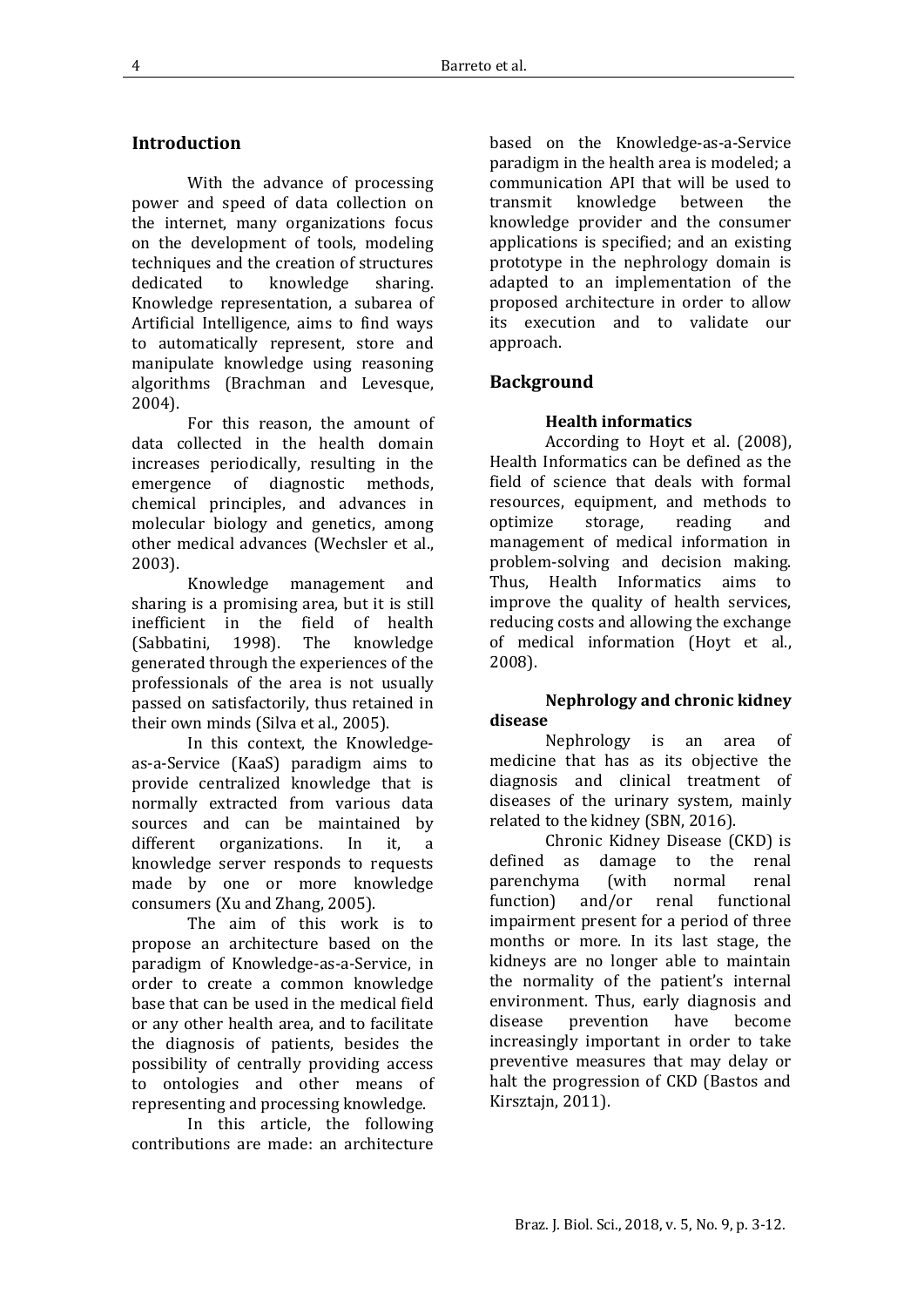#### **Knowledge representation, ontologies and reasoning**

Knowledge Representation is a subarea of Artificial Intelligence (AI) that<br>is concerned with the way that is concerned with the<br>knowledge can be know be represented<br>and manipulated symbolically automatically by reasoning algorithms (Brachman and Levesque, 2004). Given a structure of knowledge representation and a process of reasoning, it is possible to draw conclusions from previously modeled knowledge. These conclusions can be used to assist in decision making (Ladeira, 1997).

The term ontology, when used in the area of computer science, in the context of knowledge representation systems, refers to a general structure of concepts represented by a logical vocabulary (Russell et al., 1995). To infer in ontologies, we need an inference mechanism called reasoning algorithms. These algorithms allow the comparison of the syntax, possibly normalized structure, and concepts expressed in the ontology (Baader, 2003).

# **Service Oriented Architectures**

Service-oriented architectures (SOA) arose from the need for business integration and automation over the internet (Papazoglou, 2003). In SOA, resources are packaged as well-defined "services" that produce a standardized output independently of the state or context of other parts of the application (Fremantle et al., 2002).

The Software-as-a-Service (SaaS) paradigm describes applications and software delivered as a service over the internet. This architecture has already become an important model for selling and delivering software in various industry sectors, providing several benefits to both service providers and their users (Armbrust et al., 2010), such as cost reduction, elasticity, automatic updates, easy implementation, and a new way of selling functionality to customers

that competes with traditional business models (Benlian et al., 2012).

From the users' point of view, the use of the SaaS architecture presents numerous advantages, such as: cost reduction, elasticity, automatic updates and easy implementation. For software developer companies, this architecture offers a new way of selling functionality to their customers and competes with traditional business models (Benlian et al., 2012).

In the context of knowledge sharing and distribution, the Knowledgeas-a-Service (KaaS) paradigm aims to centrally provide knowledge that is normally extracted from various data sources and can be maintained by different organizations. In it, a organizations. In it, a knowledge server responds to requests made by one or more knowledge consumers (Xu and Zhang, 2005).

According to Xu and Zhang (2005), in an implementation of the KaaS architecture, we can find three main components: Data Owners, which are are responsible for collecting data from their daily transactions and for filtering and protecting the collected information; Knowledge Service Provider, which aims to centralize and provide knowledge through its knowledge server, where data is extracted using an extractor algorithm; and Knowledge Consumers, which are applications that use the provided knowledge in their decisionmaking process, communicating with the server by using a previously established protocol.

# **Related work**

In order to understand and compare similar researches, this section presents and analyses several proposals of architectures and frameworks applied to different domains.

It was proposed by Grolinger et al. (2013) the Disaster-CDM, a KaaS framework, aiming to be able to store a large amount of disaster-related data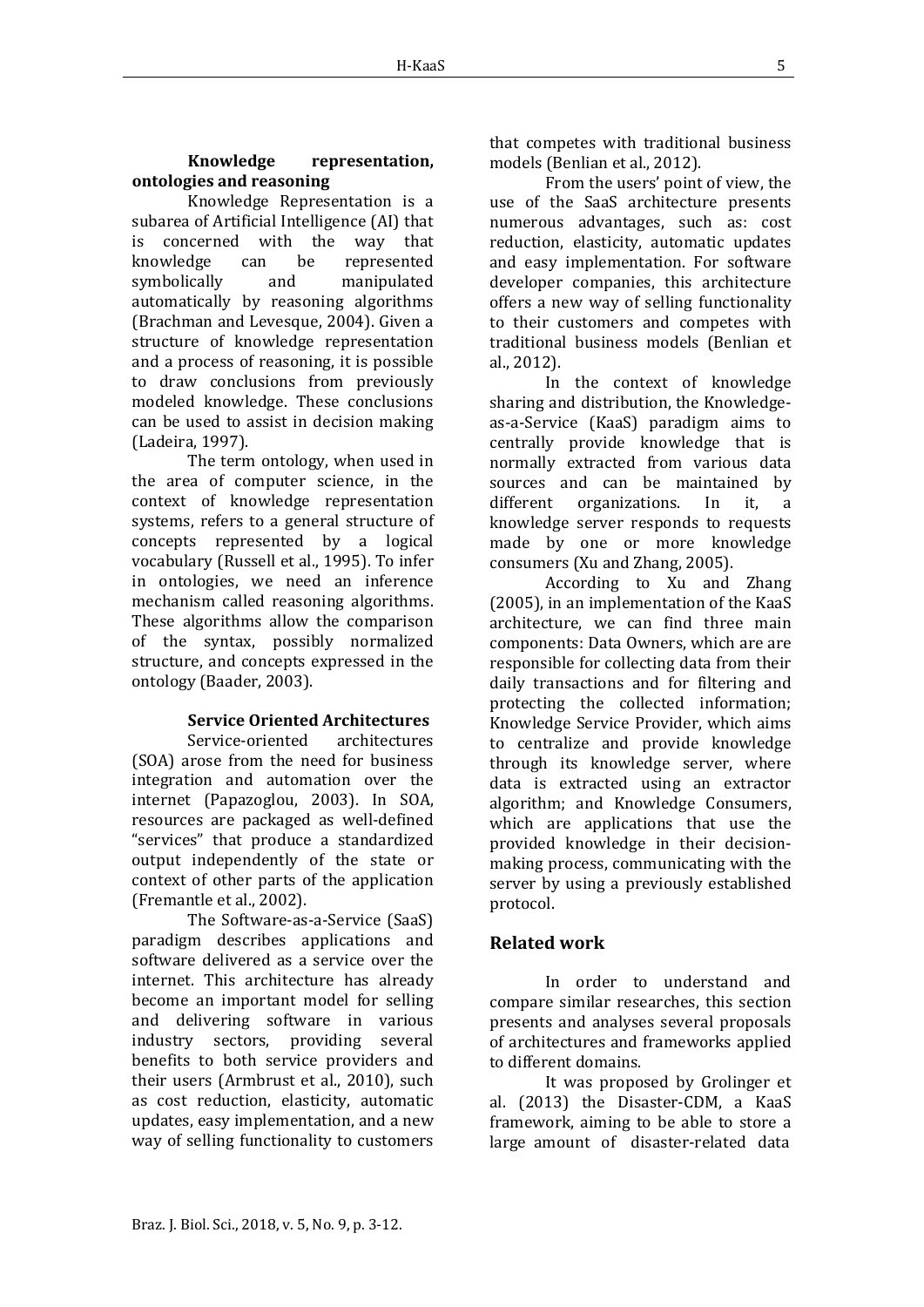from several sources, facilitating its search and indexing in addition to providing support and interoperability tools. Disaster-CDM has as its main form of data storage, the use of Relational Databases (RDB) and NoSQL databases.<br>It communicates with consumer communicates applications in three ways: ontologies, APIs, and services. These three forms of data access allow Disaster-CDM to respond to requests in an integrated manner without depending on how the data is saved internally.

In the Health domain, a relevant article from Yoo et al. (2014), describes a service-oriented<br>designed to facilitate architecture sharing and cooperation between health care providers, while reducing costs for the patient. The architecture described has three main components: centralizer of medical collaborations; consumer applications and healthcare services providers.

Another research focused on the health domain was done by Lai et al.<br>(2012), which identifies the main which identifies the main characteristics of a collaborative medical services network and, in addition, explores ways in which KaaS could be used to create a private network of medical knowledge in China.

Thus, when analyzing the related work, we can see that service-based architectures can help in decision support in several domains. We can also see that most architectures use a textual<br>format for data serialization and data serialization and communication with consumers. On the other hand, we can see that the sources of knowledge vary according to the domain and availability of data holding services. Thus, it is necessary to adapt each architecture to its domain, in order to allow a greater use and sharing of available domain knowledge.

# **Proposed KaaS architecture for E-health**

Based on the study and analyses of the architecture proposed by Xu and Zhang (2005) for the Knowledge-as-a-Service paradigm, it was investigated in this work a generic KaaS architecture aimed at the Health domain. For that, a similar, but extended and detailed platform, called H-KaaS, was designed.

H-KaaS aims to centralize access to knowledge generated from several distinct data sources, allowing efficient knowledge sharing. An overview of the H-KaaS architecture can be seen in Figure 1.



**Figure 1**. An overview of the H-KaaS conceptual architecture, based on the paradigm of Knowledgeas-a-Service adapted to the Health domain. Source: Own Authorship.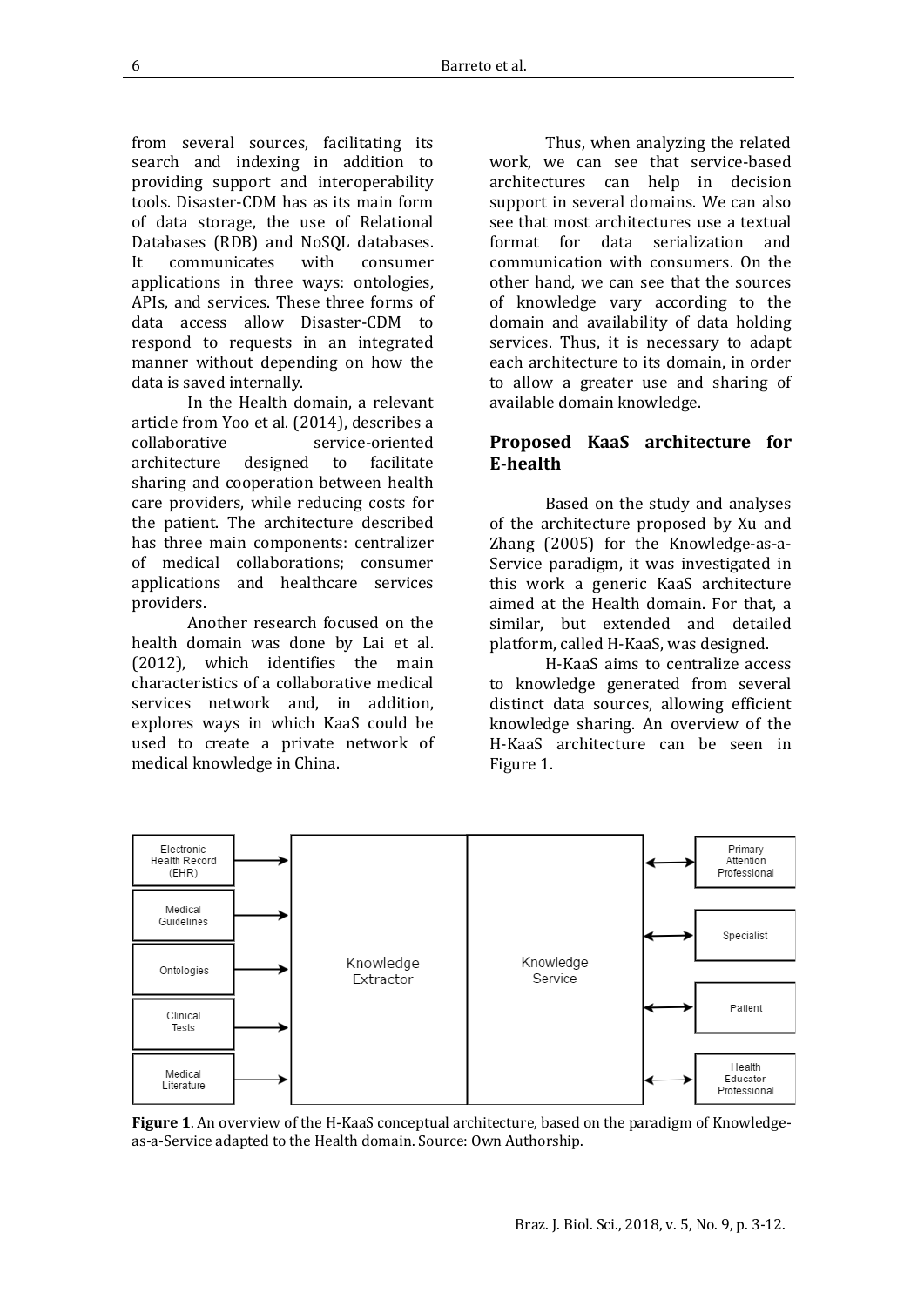In the medical field, data sources could be considered, for instance: results of clinical tests, domain ontologies,<br>books. periodicals. guidelines for beriodicals. diseases treatment, among others. Each data source has its own characteristics and must be treated independently, in order to facilitate the inclusion and modification of new extraction rules.

For consumer applications, it is possible to create various solutions for each interested part that exists in the domain. For example, applications for clinical decision making processes can be created to improve the service provided<br>by specialists and primary care specialists and professionals.

The architecture H-KaaS has been divided into modules in order to be easier to maintain, understand and implement. The main modules that compose the architecture are the<br>(1) knowledge service provider. (1) knowledge service provider,<br>(2) knowledge consumer. (2) knowledge (3) communication API, and (4) data sources. In the next topics, we will talk more about each one of them.

#### **Knowledge service provider**

Within the KaaS paradigm, the knowledge service provider module aims to access and process data from the data source, manage knowledge models and serve queries made by knowledge consumers (Xu and Zhang, 2005). In the context of H-KaaS, the knowledge service provider consists of two main parts: the knowledge extractor and the server-side implementation of the communication API.

Extraction of knowledge is made as queries are performed by consumer applications, through inferences in ontologies, queries for documents or other sources of data and knowledge. Each data source has its corresponding extraction rules within the knowledge extractor. Therefore, for each new data source added, extraction and access rules need to be written so that it can be integrated with the existing system.

In addition, within the knowledge<br>extractor. auxiliary algorithms are auxiliary algorithms are<br>for several common responsible functions for reading and manipulating information like reading text files, loading and converting images, among others. It is also possible that the knowledge extractor has its own data storage mechanism in order to index and improve access speed for specific queries.

In order to respond to consumer queries, the server implements the<br>communication API. providing communication standardized responses that can be<br>easily understood by consumer understood applications.

#### **Knowledge consumer**

The H-KaaS architecture, similarly to the KaaS paradigm, provides the possibility of being accessed by<br>different knowledge consuming different knowledge consuming applications. These applications use the communication API to make queries to the central knowledge base. Possible consumer applications in the Health domain, are clinical decision support<br>websites. mobile applications or applications embedded systems, electronic medical records, educational systems, and others.

In the security field, each application must have a unique private<br>key that will be used during key that will be used during communication with the service provider in order to authenticate, limit and/or identify the queries made by it. A failure in providing the security key will make it impossible to access the knowledge service provider, which is responsible for creating, storing and sharing the keys.

# **Communication API**

The communication between the knowledge service provider and the consumer applications is made through<br>the communication Application communication Programming Interface (API), the H-KaaS API. According to Masse (2011), an API is a web service, based on well-defined programming interfaces, which enables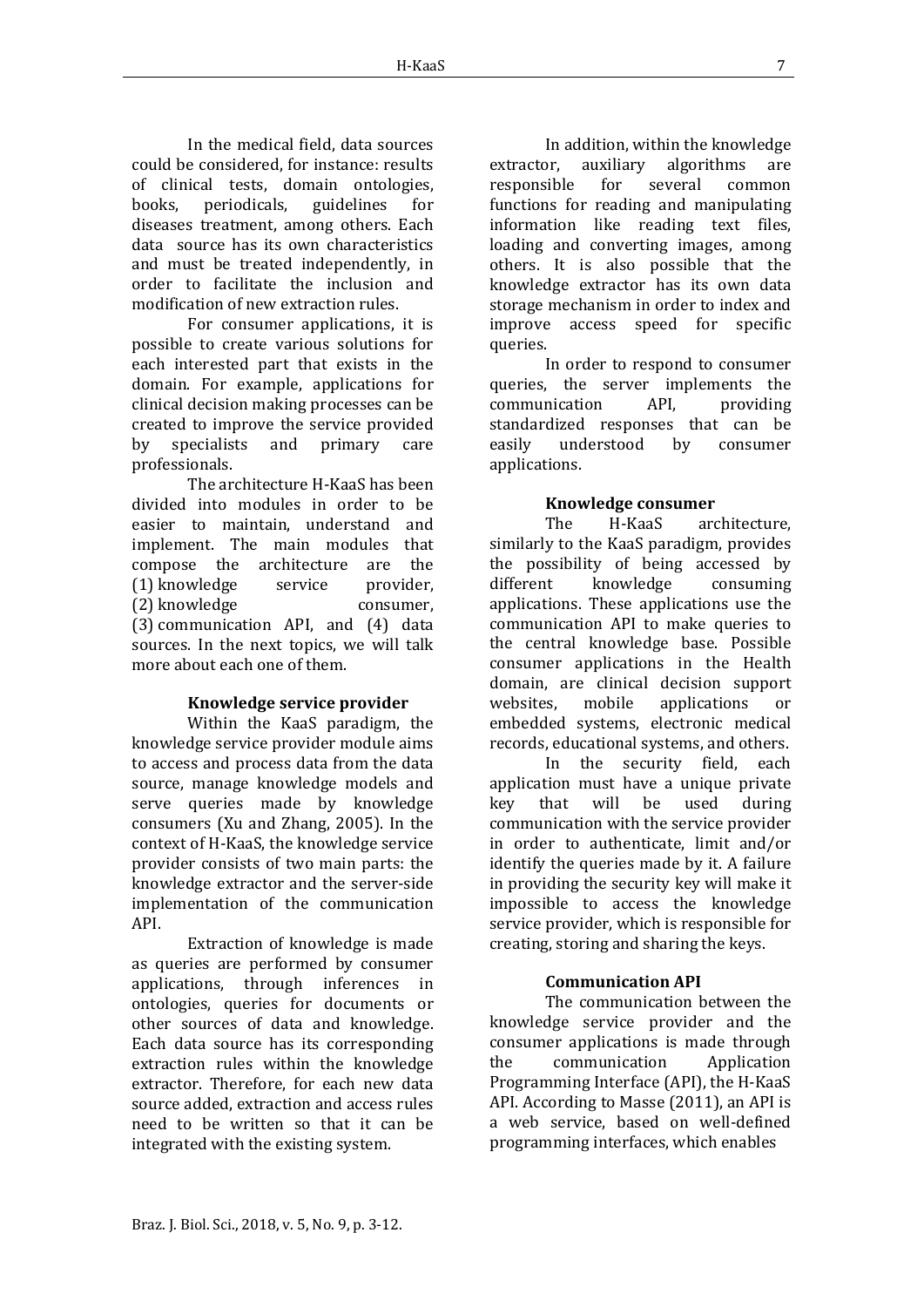Because remote access is less reliable, it is recommended to use

communication between applications. In other words, an API can be considered a<br>medium in which communication communication between two computer programs is allowed.

For the specification of the API, the principles mentioned by Bloch (2006) were used, being the main ones: an API should be small and simple; errors should be reported immediately; a small number of parameters should be kept; and all functions must be well documented. These help to create a good communication API.

Recently, an architecture style for specifying APIs was proposed by<br>Richardson and Ruby (2008), the Richardson and Ruby Representational State Transfer (REST). APIs that follow this paradigm are called RESTful APIs or REST APIs. This architecture uses standards similar to a protocol that is widely used on the Internet, the Hypertext Transfer Protocol (HTTP). In REST APIs there are four main types of commands: GET, POST, PUT and DELETE.

Each command is responsible for an operation on the data. The POST command, for example, is responsible for updating or appending information. Similarly, the DELETE command is able to remove information from the server.<br>The GET and PUT commands and PUT commands respectively are responsible for reading and adding entities on the server (IETF, 2014).

Another important feature of REST APIs is their data output format, where are used semi-structured textual object serialization formats, such as JavaScript Object Notation (JSON) and XML (Richardson and Ruby 2008).

The H-KaaS API is an API based on the REST architecture and uses the JSON data format, which is a light, textbased, language-independent format for information transfer. This format defines some formatting rules that allow the representation of data in a structured way (Crockford, 2006). When designing the H-KaaS API, it has been needed to specify two commands:

*• /***service**: Command that receives requests of type GET and lists the services currently implemented in the platform. Each service has its descriptions, identification code and, mainly, a list of the methods available, that can be executed at any time by the consumer application, allowing access to the available knowledge.

*•* **/service/id/method**: Command responsible for executing a method of a specific service. It receives requests in the POST format and therefore, in order to execute it, the application must provide serialized information based on the input form present in the input key. The response of this command is a JSON serialized object containing some information about the query performed and the result of its execution.

Regarding the error handling and formatting, the H-KaaS API has a special object of class Error that is instantiated and returned when some critical problem occurs during query execution. As for security, for the execution of each API call, the consumer application must send a mandatory security key. This key ensures that access to knowledge is limited only to authorized applications.

# **Data sources**

The H-KaaS provides the possibility of multiple independent data sources, allowing greater flexibility in obtaining information and/or knowledge provided by external services. The data access system can vary according to its source and, therefore, the knowledge<br>extractor is responsible for responsible implementing the necessary means to<br>read and extract the relevant read and extract the relevant information. Access to data can take place in two ways: local, in which data is organized in the same file system where the service is running; and remote, in which data is transferred from remote sources, occasionally unavailable.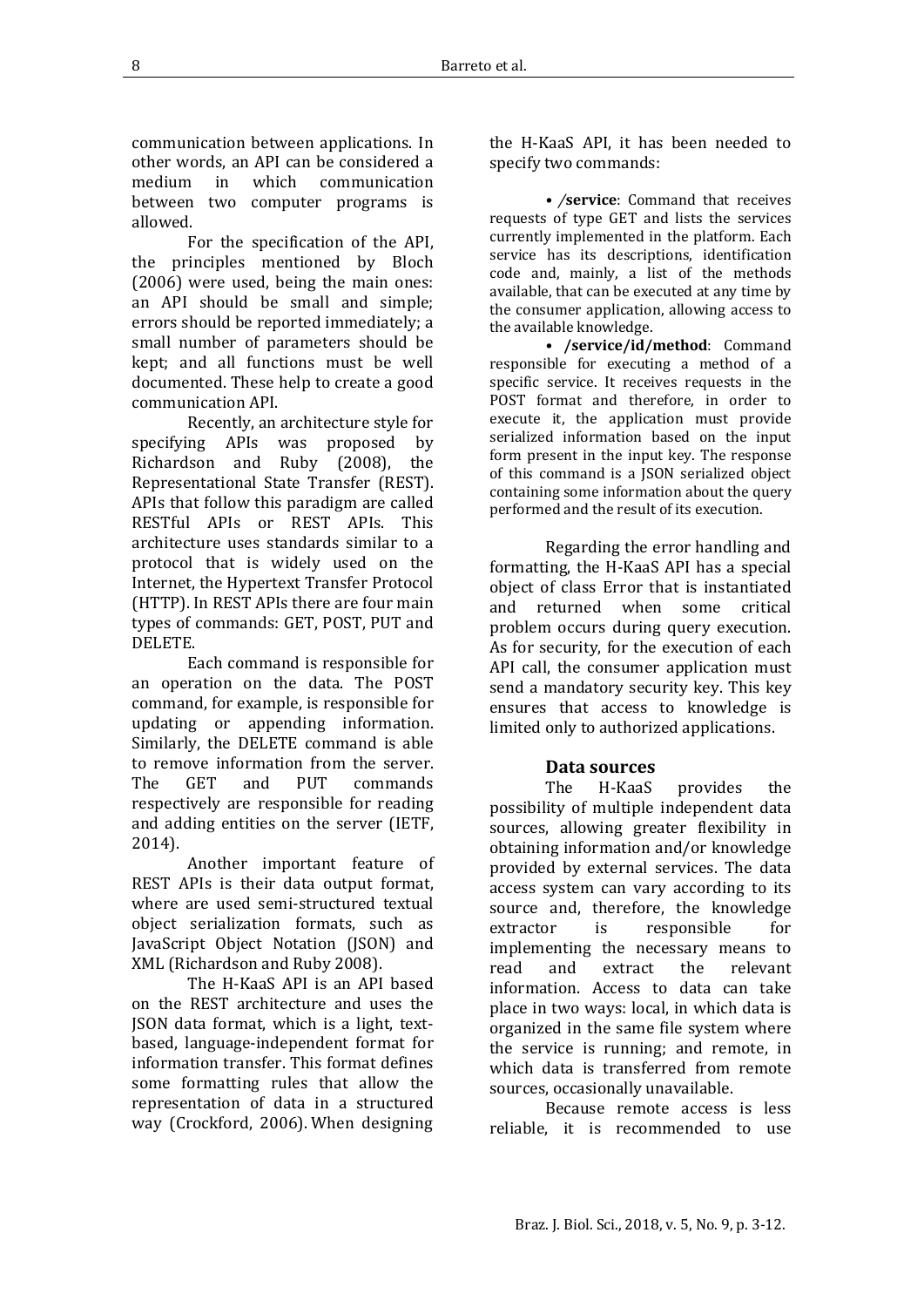indexing and caching mechanisms in<br>order to improve overall system order to improve overall performance in periods of instability. For some remote data sources, information may be mass-collected for the purpose of local batch processing. Thus, even if the<br>data source stops working after stops working obtaining the data, H-KaaS would still be able to execute the extraction and creation of the knowledge models from the previously obtained data.

# **Case Study: Providing clinical decision support to CKD**

The objective of this case study is to adapt an existing prototype in the Health domain for an implementation of<br>the proposed architecture. Two architecture. prototypes were studied in order to choose one to be adapted to the new architecture, both researches have, as<br>knowledge representation system. representation unique ontologies, created with the help of specialists in the nephrology field.

The OntoDecideDRC, a platform based on web services, aims to support clinical decision to nephrology specialists and those working in primary health care (Tavares et al., 2016). Another similar research was done by Campos et al. (2016) where EducaDRC was created, a semantic repository of learning objects about CKD.

The main difference in the approaches is that EducaDRC, as a semantic repository, needs an additional<br>database for storing triples and database for storing triples metadata, used to describe external resources. Therefore, due to database independence, the OntoDecideDRC was chosen as the ontology and base prototype to be adapted to the H-KaaS architecture.

The knowledge service provider was implemented in the PHP language and, in addition to containing the commands required for the extraction and inference of knowledge, also implements the commands described in the API specification.

For the adaptation of the ontology present in the OntoDecideDRC to the knowledge extractor module, it was necessary to write a command line application, able to execute the reasoner HermiT and infer in an OWL-type ontology, using queries based on Description Logic. This application was implemented in the Java programming language and is part of the knowledge extractor module.

In the knowledge extractor, some auxiliary functions were also created to execute ontology queries. One of these is the implementation of the Glomerular Filtration Rate (GFR) calculation. This calculation uses the simplified MDRD formula specified by Levey et al. (2000) and, through patient information, a numeric value is reached that will be used during inferences in the knowledge model.

The knowledge consumer module, a website called NefroService, had the objective to test the API and implement the graphical interface of the chosen prototype. The programming language used for the implementation of<br>NefroService was PHP and in NefroService was PHP and, in<br>conjunction with the Wordpress conjunction with the Wordpress<br>framework. made possible the framework. implementation of several pages for login, registration, password recovery, services list, method execution, contact, among others.

When adapting OntoDecideDRC, it was realized that the source code of its graphical interface was not available and, therefore, it was necessary to create a new form for data entry based on the original specification of the prototype. The data provided served as the basis for<br>the staging method of the staging method of the<br>cideDRC service on the OntoDecideDRC NefroService. All form fields have been rewritten and organized in a similar way to their original version.

When accessing the NefroService, the user faces a form for inserting its credentials. These credentials are the<br>responsibility of the consumer responsibility application, which enables the creation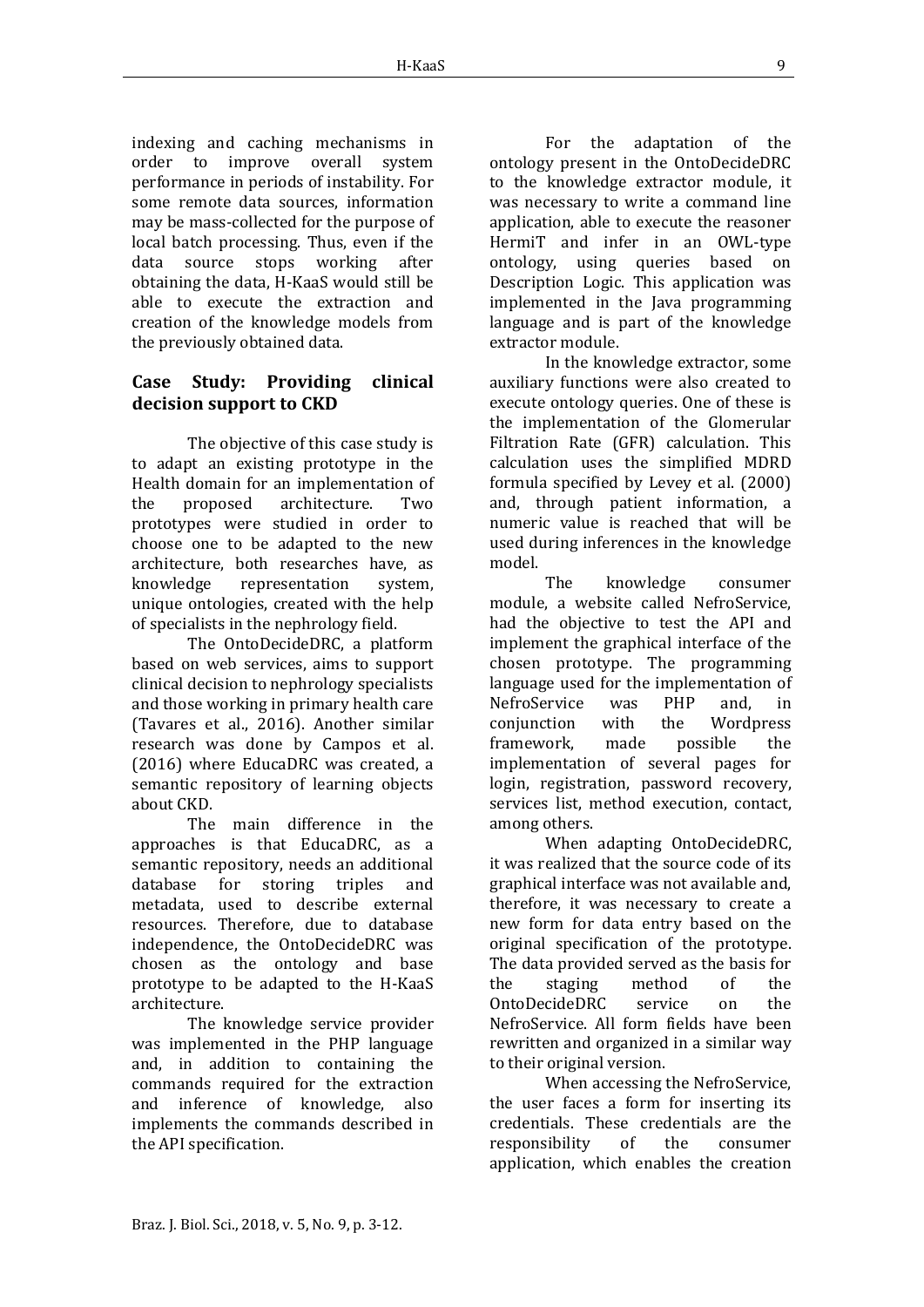of different levels of access to the application, as well as better control of how information is shared.

Each service has a dedicated page, which can assist the user in choosing an appropriate method. After choosing the method, the user will face the data entry form and a brief description of how to fill it. Figure 2.A shows the staging method form, similar to that implemented in the original<br>prototype of the OntoDecideDRC OntoDecideDRC platform.

This form is generated dynamically based on the data received from the communication API. When submitted, a request is sent to the API and, from it, the HTML code is created with the response that will be shown to the user (Figure 2.B). If during the processing of sending of the request, an error occurs, an error message and a possible solution will be shown to the user.

| <b>&amp;OntoDecideDRC</b> > Staging                                           |                                                                               |                                                 |                                                |
|-------------------------------------------------------------------------------|-------------------------------------------------------------------------------|-------------------------------------------------|------------------------------------------------|
| Based on patient information returns information about the DRC and its stage. |                                                                               |                                                 |                                                |
| Complete the form below to query:                                             |                                                                               |                                                 |                                                |
| <b>Patient Information:</b><br>Name:                                          | Genre:<br>G Female G Male                                                     | Skin color:<br>Afro-American @ Brown @<br>White |                                                |
| Age:                                                                          | Blood Pressure (mmHg):                                                        |                                                 | Output:                                        |
| Height (cm):                                                                  | Weight (Kg):                                                                  |                                                 | Patient: Josefa da Silva                       |
| Vaccination:<br>The patient is the vaccination day?<br>◎ Yes ◎No              | Medical exams:<br>RAC:                                                        |                                                 | Has CKD: Yes<br><b>Classification: Stage 2</b> |
| Vaccine List:                                                                 | Creatinine:                                                                   |                                                 | в                                              |
|                                                                               | Attendance:<br>Albuminuria ( Change Image Proteinuria                         |                                                 |                                                |
|                                                                               | Formula Filtration Rate Calculation of Glomerular:<br>MDRD Simplified CKD-EPI |                                                 |                                                |

**Figure 2**. CKD staging method form (A) and an example of its response (B).

The implementation of the knowledge consumer website enabled the platform user to perform queries using forms similar to those originally<br>provided by the OntoDecide-DRC the OntoDecide-DRC platform, the prototype chosen to serve as a source of knowledge and basis for the creation of the graphical interface forms.

#### **Conclusion**

In this article, a new Knowledgeas-a-Service based architecture was presented in the health domain, with a detailed description of each of its<br>modules. To validate this new modules. architecture proposed, a case study was made, where an existing prototype in the domain of nephrology was adapted, which allowed the inference in the modeled knowledge base and the creation of a clinical decision support mechanism, similar to the original prototype.

The KaaS paradigm, although relatively new, is promising in terms of distribution and access to knowledge, being possible to use it better in domains where, even there is a large amount of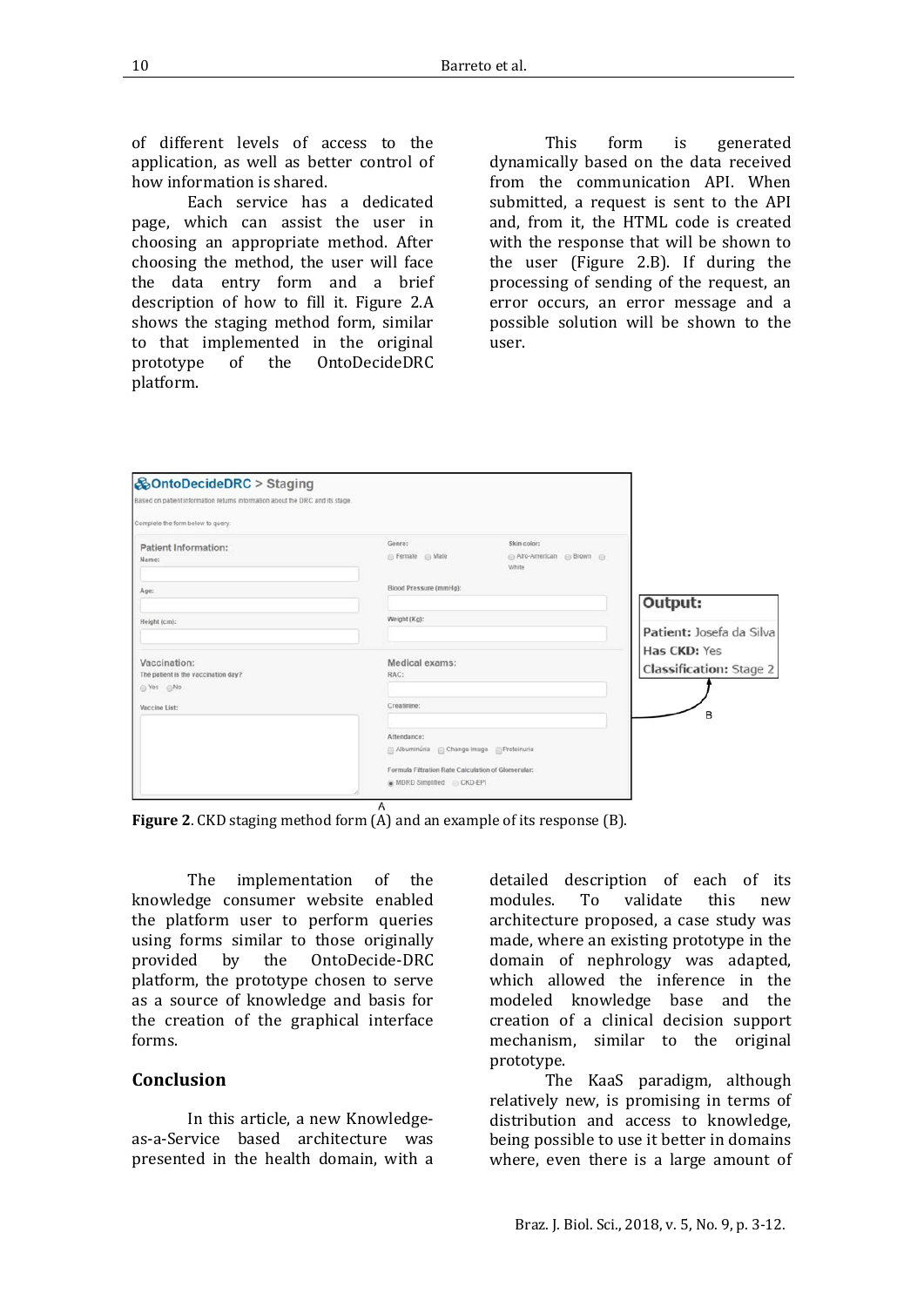data being collected daily, there are still no efficient ways to share knowledge satisfactorily.

This paper opens the way for new sources of data and knowledge so that they can be developed and made available more effectively. In addition, new applications that use this data in interesting ways can be developed through the use of the communication API.

In conclusion, the development of this research contributed to the emergence of a new architecture, called H-KaaS, which established itself as a knowledge based system capable of managing multiple sources of data and knowledge, centralizing access through an adaptable API.

# **Conflicts of interest**

Authors declare that they have no conflict of interests.

# **References**

Armbrust, M.; Fox, A.; Griffith, R.; Joseph, A. D.; Katz, R.; Konwinski, A.; Lee, G.; Patterson, D.; Rabkin, A.; Stoica, I.; Zaharia, M. A view of cloud computing. **Communications of the**  p. 50-58, <https://doi.org/10.1145/1721654.1721672>

Baader, F. **The description logic handbook**: Theory, implementation and applications. Cambridge: Cambridge University Press, 2003.

Bastos, M. G.; Kirsztajn, G. M. Doença renal crônica: importância do diagnóstico precoce, encaminhamento imediato e abordagem interdisciplinar estruturada para melhora do desfecho em pacientes ainda não submetidos à diálise. **Jornal Brasileiro de Nefrologia**, v. 33, No. 1, p. 93-108, 2011. [https://doi.org/](https://doi.org/10.1590/S0101-28002011000100013)  [10.1590/S0101-28002011000100013](https://doi.org/10.1590/S0101-28002011000100013)

Benlian, A.; Koufaris, M.; Hess, T. Service quality in Software-as-a-Service: Developing the SaaS-Qual measure and examining its role in usage continuance. **Journal of Management Information Systems**, v. 28, No. 3, p. 85-126, 2012. [https://doi.org/](https://doi.org/10.2753/MIS0742-1222280303)  [10.2753/MIS0742-1222280303](https://doi.org/10.2753/MIS0742-1222280303)

Bloch, J. How to design a good api and why it matters. Proceeds of the 21st ACM SIGPLAN Symposium on Object-Oriented Programming Systems, Languages, and Applications, p. 506-507, 2006.

Brachman, R.; Levesque, H. **Knowledge Representation and Reasoning.** Francisco: Morgan Kaufmann Publishers, 2004.

Campos, S. P. R.; Pegado, C. N. A.; Lino, N. C. Q. Referatório semântico de objetos de aprendizagem sobre doença renal crônica. **Journal of Health Informatics**, v.8, p. 417-427, 2016. Available from: p. 417-427, 2016. Available from: [<http://www.sbis.org.br/biblioteca\\_virtual/c](http://www.sbis.org.br/biblioteca_virtual/cbis/Anais_CBIS_2016_Artigos_Completos.pdf%23page=417) [bis/Anais\\_CBIS\\_2016\\_Artigos\\_Completos.pdf](http://www.sbis.org.br/biblioteca_virtual/cbis/Anais_CBIS_2016_Artigos_Completos.pdf%23page=417) [#page=417>](http://www.sbis.org.br/biblioteca_virtual/cbis/Anais_CBIS_2016_Artigos_Completos.pdf%23page=417). Accessed on: Nov. 23, 2017.

Crockford, D. **The application/json media type for javascript object notation (json)**. Reston: The Internet Society, 2006. Available from: [<https://tools.ietf.org/pdf/rfc4627.pdf>](https://tools.ietf.org/pdf/rfc4627.pdf). Accessed on: Nov. 23, 2017.

Fremantle, P.; Weerawarana, S.; Khalaf, R. Enterprise services. **Communications of the**  p. 77-82. <https://doi.org/10.1145/570907.570935>

Grolinger, K.; Capretz, M. A. M.; Mezghani, E.; Exposito, E. Knowledge as a service framework for disaster data management. Proceedings of the Workshop on Enabling Technologies: Infrastructure for Collaborative Enterprises, WETICE, p. 313-318, 2013.

Hoyt, R. E.; Sutton, M.; Yoshihashi, A. **Medical informatics**: practical guide for healthcare professional. 3. ed. Morrisville, North Carolina: Lulu, 2008.

IETF. Hypertext transfer protocol (http/1.1): Message syntax and routing. 2014. Available from: [<https:/](https://tools.ietf.org/html/rfc7230)/tools.ietf.org/html/rfc7230>. Accessed on: Nov. 30, 2017.

Ladeira, M. **Representação de conhecimento e redes de decisão**. Porto Alegre: Universidade Federal do Rio Grande do Sul, 1997. (PhD thesis).

Lai, I. K.; Tam, S. K.; Chan, M. F. Knowledge cloud system for network collaboration: a case study in medical service industry in china. **Expert Systems with Applications**, p. 12205-12212 <https://doi.org/10.1016/j.eswa.2012.04.057>

Levey, A.; Bosch, J.; Lewis, J., Rogers, N.; Roth, D. A simplified equation to predict glomerular filtration rate from serum